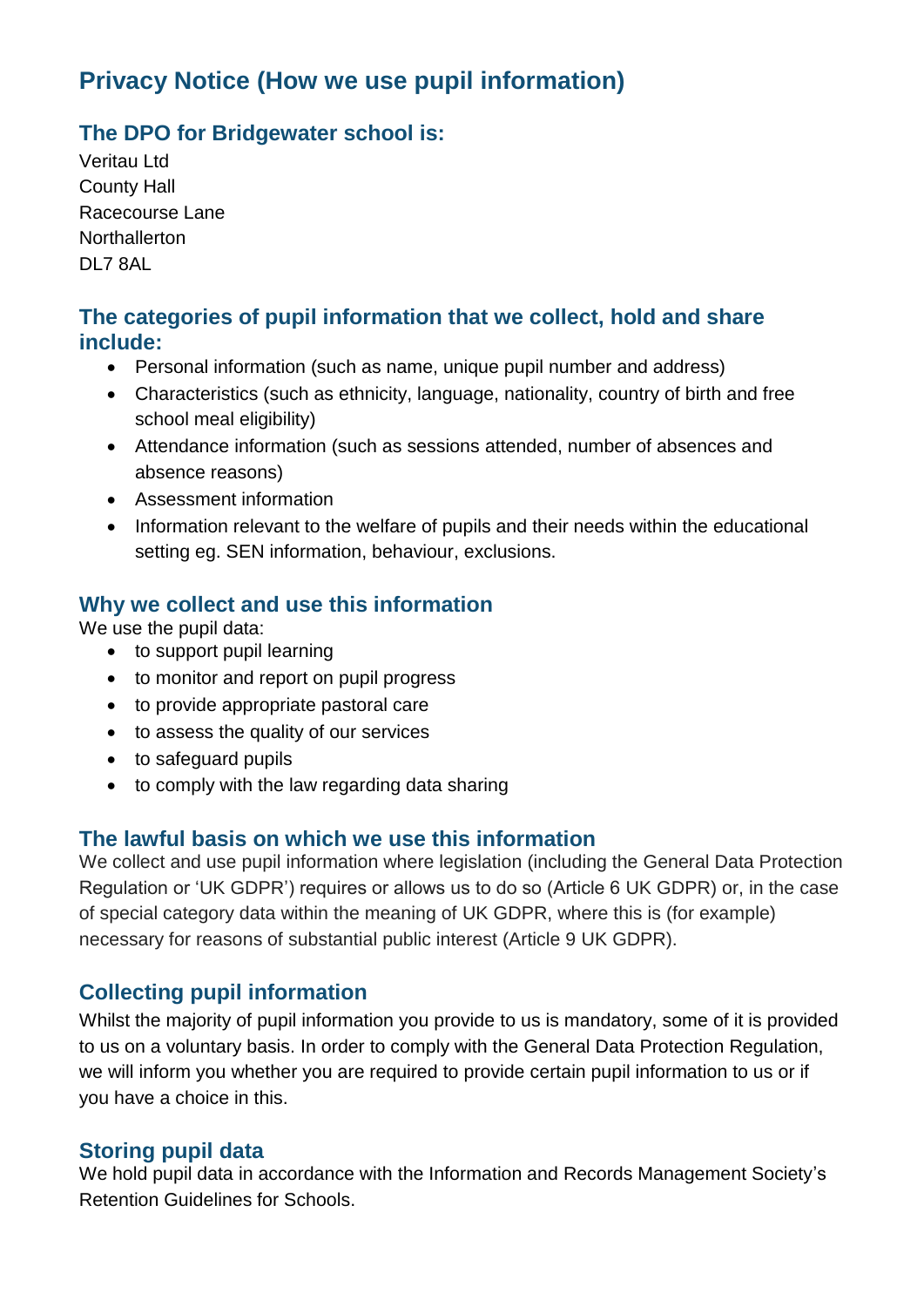#### **Who we share pupil information with**

We routinely share pupil information with:

- schools that the pupil's attend after leaving us
- our Local Authority
- the Department for Education (DfE)
- West End Schools' Trust (WEST)
- School Improvement Partner
- Health Services
- Social Services
- Safeguarding Services
- Learning Platforms
- Data tracking providers
- External providers who deliver sessions in our school; during the school day and after school.
- Funding providers who require feedback for grants awarded to Bridgewater. This will be anonymous unless permission is obtained to include specific individual details.
- Baby Days (those who access our 0-3 and wraparound provision)

#### **Why we share pupil information**

We do not share information about our pupils with anyone without consent unless the law and our policies allow us to do so.

We share pupils' data with the Department for Education (DfE) on a statutory basis. This data sharing underpins school funding and educational attainment policy and monitoring. We are required to share information about our pupils with our local authority (LA) and the Department for Education (DfE) under section 3 of The Education (Information About Individual Pupils) (England) Regulations 2013.

#### **Data collection requirements:**

To find out more about the data collection requirements placed on us by the Department for Education (for example; via the school census) go to [https://www.gov.uk/education/data](https://www.gov.uk/education/data-collection-and-censuses-for-schools)[collection-and-censuses-for-schools.](https://www.gov.uk/education/data-collection-and-censuses-for-schools)

### **The National Pupil Database (NPD)**

The NPD is owned and managed by the Department for Education and contains information about pupils in schools in England. It provides invaluable evidence on educational performance to inform independent research, as well as studies commissioned by the Department. It is held in electronic format for statistical purposes. This information is securely collected from a range of sources including schools, local authorities and awarding bodies.

We are required by law, to provide information about our pupils to the DfE as part of statutory data collections such as the school census and early years' census. Some of this information is then stored in the NPD. The law that allows this is the Education (Information About Individual Pupils) (England) Regulations 2013.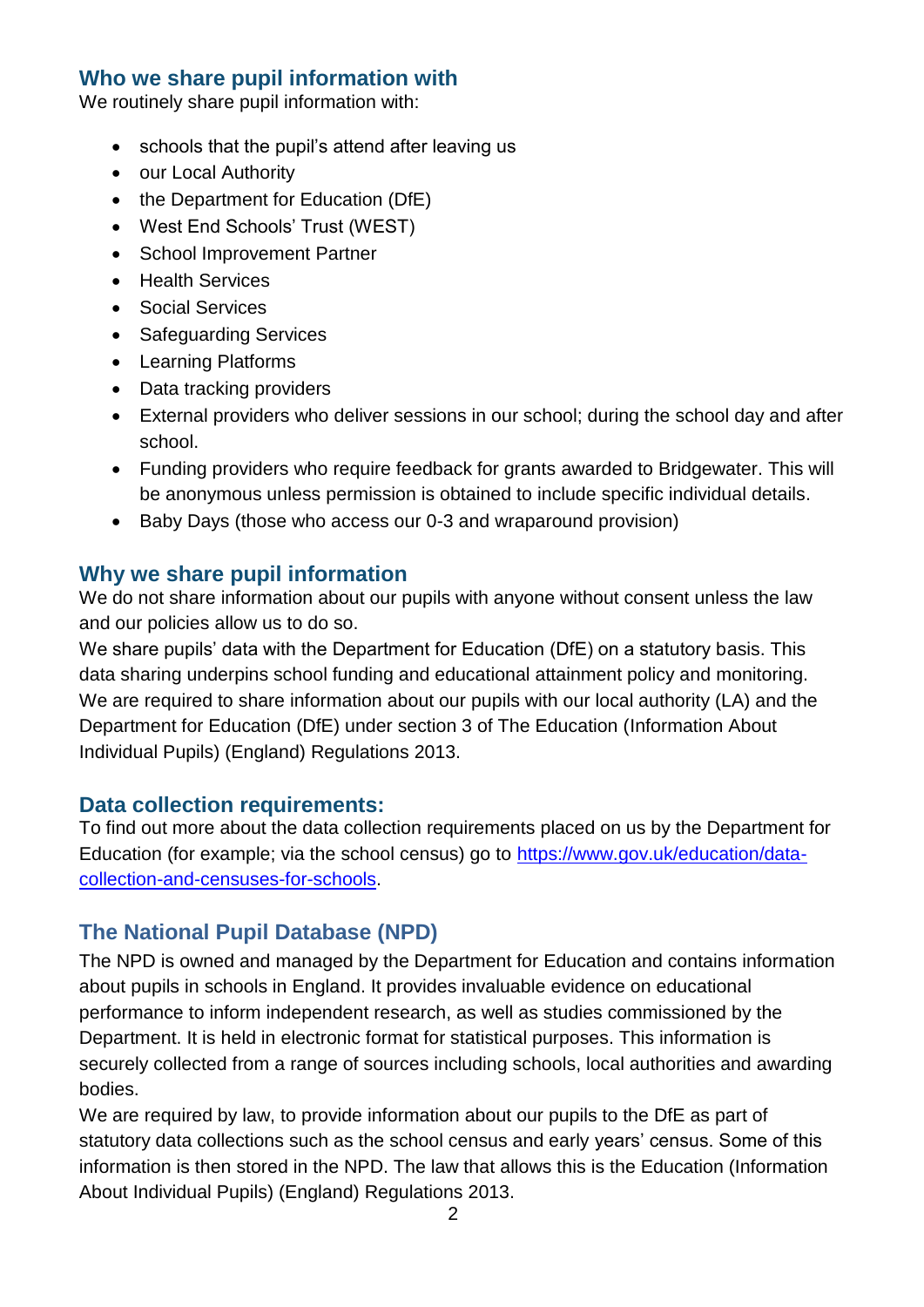To find out more about the NPD, go to [https://www.gov.uk/government/publications/national](https://www.gov.uk/government/publications/national-pupil-database-user-guide-and-supporting-information)[pupil-database-user-guide-and-supporting-information.](https://www.gov.uk/government/publications/national-pupil-database-user-guide-and-supporting-information)

The department may share information about our pupils from the NPD with third parties who promote the education or well-being of children in England by:

- conducting research or analysis
- producing statistics
- providing information, advice or guidance

The Department has robust processes in place to ensure the confidentiality of our data is maintained and there are stringent controls in place regarding access and use of the data. Decisions on whether DfE releases data to third parties are subject to a strict approval process and based on a detailed assessment of:

- who is requesting the data
- the purpose for which it is required
- the level and sensitivity of data requested: and
- the arrangements in place to store and handle the data

To be granted access to pupil information, organisations must comply with strict terms and conditions covering the confidentiality and handling of the data, security arrangements and retention and use of the data.

For more information about the department's data sharing process, please visit:

<https://www.gov.uk/data-protection-how-we-collect-and-share-research-data>

For information about which organisations the department has provided pupil information, (and for which project), please visit the following website:

<https://www.gov.uk/government/publications/national-pupil-database-requests-received>

To contact DfE:<https://www.gov.uk/contact-dfe>

### **Requesting access to your personal data**

Under data protection legislation, parents and pupils have the right to request access to information about them that we hold. To make a request for your personal information, or be given access to your child's educational record, please contact:

Adam Beechey, Business Manager - 0191 274 5290 or please ask at the school office.

You also have the right to:

- object to processing of personal data that is likely to cause, or is causing, damage or distress
- prevent processing for the purpose of direct marketing
- object to decisions being taken by automated means
- in certain circumstances, have inaccurate personal data rectified, blocked, erased or destroyed; and